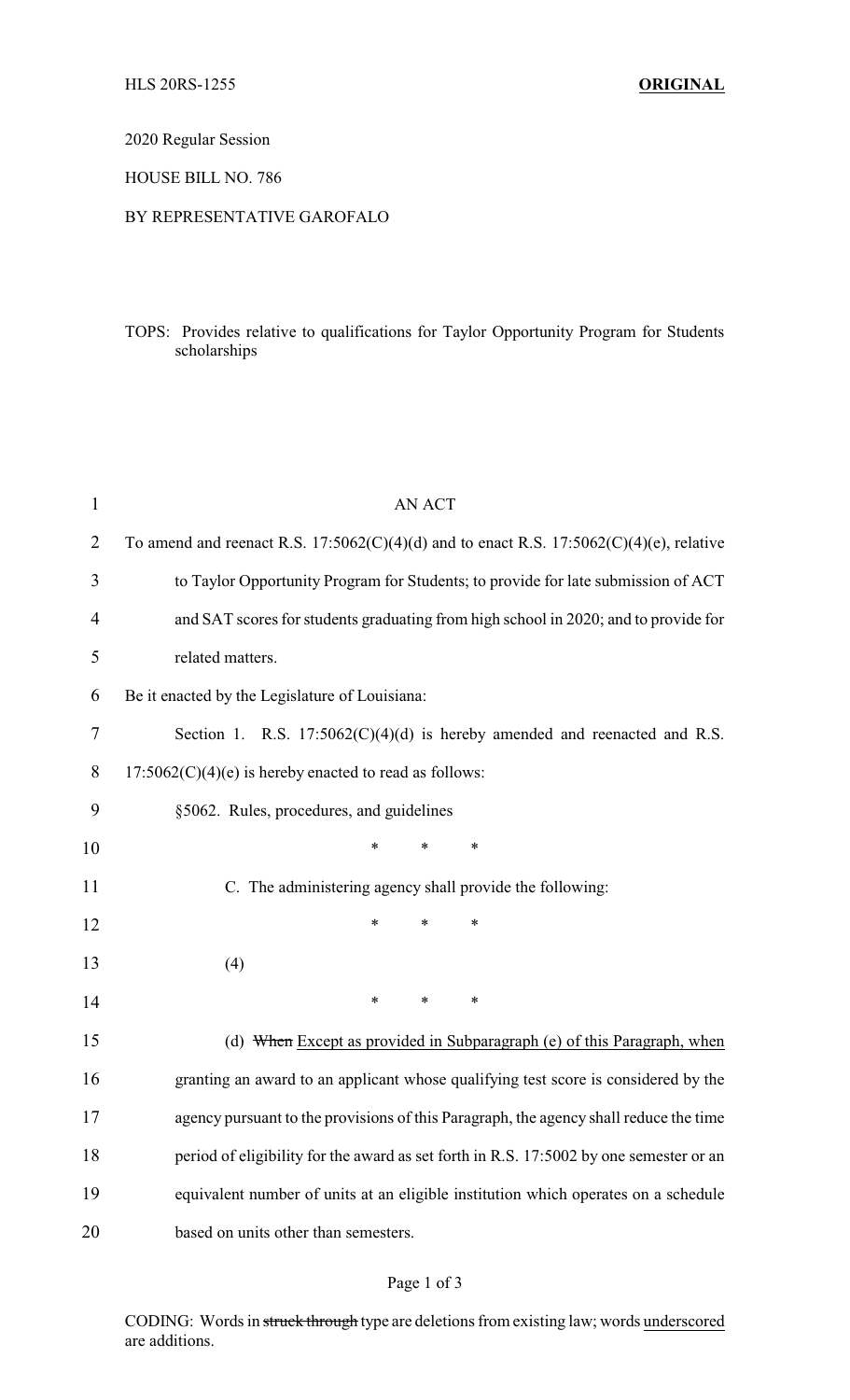| $\mathbf{1}$   | (e) Guidelines and procedures for receipt and consideration, for the 2020-                      |
|----------------|-------------------------------------------------------------------------------------------------|
| $\overline{2}$ | 2021 academic year or any part thereof, of an applicant's ACT or SAT score that is              |
| 3              | obtained after April 2020. The agency may grant an award for the 2020-2021                      |
| $\overline{4}$ | academic year to an applicant who obtained a qualifying ACT or SAT score after                  |
| 5              | April 2020 only if all of the following conditions are met: the applicant graduated             |
| 6              | from high school in 2020, the applicant was not qualified for any award prior to                |
| $\tau$         | April 2020, and the applicant obtained a qualifying test score on the first testing date        |
| 8              | for the test he took held in Louisiana after April 2020. The agency shall not reduce            |
| 9              | the time period of eligibility for the award, as set forth in R.S. 17:5002, of an               |
| 10             | applicant who qualifies for an award pursuant to authority granted by this                      |
| 11             | Subparagraph.                                                                                   |
| 12             | *<br>$\ast$<br>$\ast$                                                                           |
| 13             | Section 2. It is the intent of the Legislature of Louisiana in enacting R.S.                    |
| 14             | $17:5062(C)(4)(e)$ as provided in this Act that students graduating from high school in 2020    |
| 15             | should not suffer any detrimental effects to their eligibility for a Taylor Opportunity Program |
| 16             | for Students scholarship solely because of the cancellation or rescheduling of test dates in    |
| 17             | 2020. The Board of Regents shall implement R.S. $17:5062(C)(4)(e)$ to achieve this intent.      |
| 18             | Section 3. This Act shall become effective upon signature by the governor or, if not            |
| 19             | signed by the governor, upon expiration of the time for bills to become law without signature   |
| 20             | by the governor, as provided in Article III, Section 18 of the Constitution of Louisiana. If    |
| 21             | vetoed by the governor and subsequently approved by the legislature, this Act shall become      |
| 22             | effective on the day following such approval.                                                   |

## DIGEST

The digest printed below was prepared by House Legislative Services. It constitutes no part of the legislative instrument. The keyword, one-liner, abstract, and digest do not constitute part of the law or proof or indicia of legislative intent. [R.S. 1:13(B) and 24:177(E)]

| HB 786 Original | 2020 Regular Session | Garofalo |
|-----------------|----------------------|----------|
|-----------------|----------------------|----------|

**Abstract:** Extends the deadline for submission of ACT or SAT scores in order to qualify for a TOPS scholarship for students graduating from high school in 2020.

Present law provides for the Taylor Opportunity Program for Students (TOPS) as a program of merit scholarships for students attending certain postsecondaryeducation institutions who

CODING: Words in struck through type are deletions from existing law; words underscored are additions.